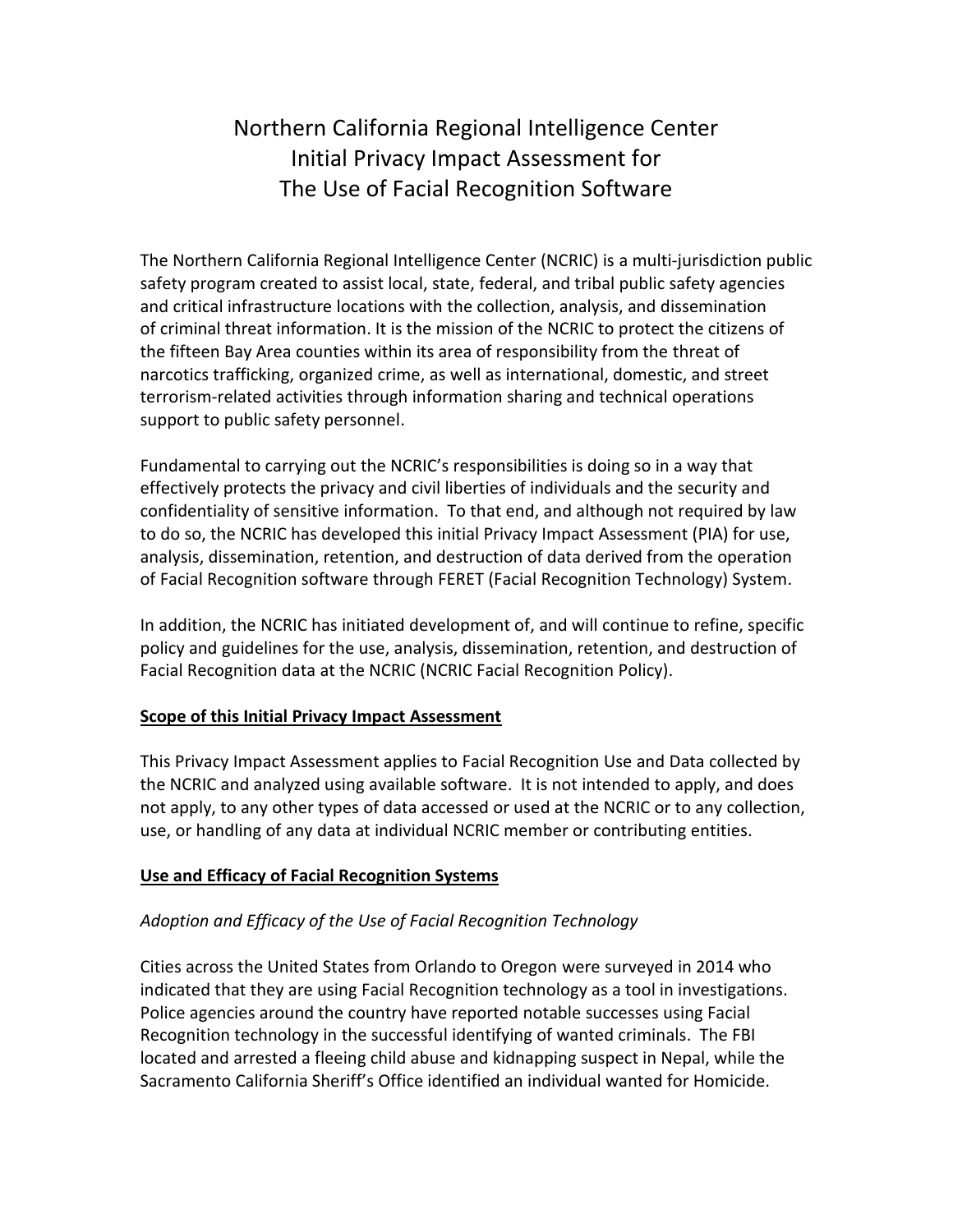NYPD has conducted over 8,500 facial recognition, which has led to 3,000 possible matches and almost 2,000 arrests<sup>1</sup>.

## **Privacy and Civil Liberties Implications of the Use of Facial Recognition Technology**

To date, United States courts and federal and state legal authorities have not found a legitimate expectation of privacy for individuals in Facial Recognition usage and, as of the date of this initial PIA, no federal or California statutes applicable to the NCRIC or its partner agencies regulate the use of such data. However, the Florida First District of Appeal is deciding whether the use of facial recognition technology used in a drug arrest was sufficient for conviction<sup>2</sup>. Nonetheless, the NCRIC recognizes that the benefits to public safety of the effective use of facial recognition technology by law enforcement are tempered by anticipated public concerns about potential risks posed -- by inadvertent or intentional misuse of such data -- to individual privacy and civil liberties, and, more broadly, to the fundamental freedoms that make our society strong.<sup>3</sup>

## *Potential Individual Privacy and Civil Liberties Concerns*

**Identification of Individuals**. Although Open Source Social Media Data, by itself, does not necessarily identify individuals by name or provide other personal information, social media content, including real names, photos, geolocation and associate information can sometimes be used to determine the identity of an individual. If misused, such information could result in undesired effects on individuals, including but not limited to: assumptions about an individual's behavior or associations, personal agendas of individuals accessing the data, or furthering government objectives that are legitimate but beyond the permissible scope for which access to such data was authorized.

**Misidentification**. Without careful, rigorous, and technically-controlled access and use of Facial Recognition databases, it is possible that individuals could be misidentified as criminal suspects.

**Data Quality and Accuracy Issues**. Related to misidentification are the challenges of data quality and accuracy. If Facial Recognition databases associated with individuals and information analyzed along with such data is not kept up to date and accurate, governmental action may be improperly taken against such individuals and unwarranted investigative assumptions may be made.

 $\overline{\phantom{a}}$ 

<sup>1</sup> [http://www.policemag.com/channel/technology/articles/2016/11/facial-recognition-comes-of-age.aspx;](http://www.policemag.com/channel/technology/articles/2016/11/facial-recognition-comes-of-age.aspx)

<sup>2</sup> <https://statescoop.com/upcoming-facial-recognition-case-ruling-to-set-precedent-for-law-enforcement>

<sup>3</sup> Such concerns have been reflected in recent judicial and legislative activities. *See, e.g., United States v. Jones* (quoted below); California Senate Bill 1330. A right to privacy is explicitly enshrined in Section 1 of the California Constitution.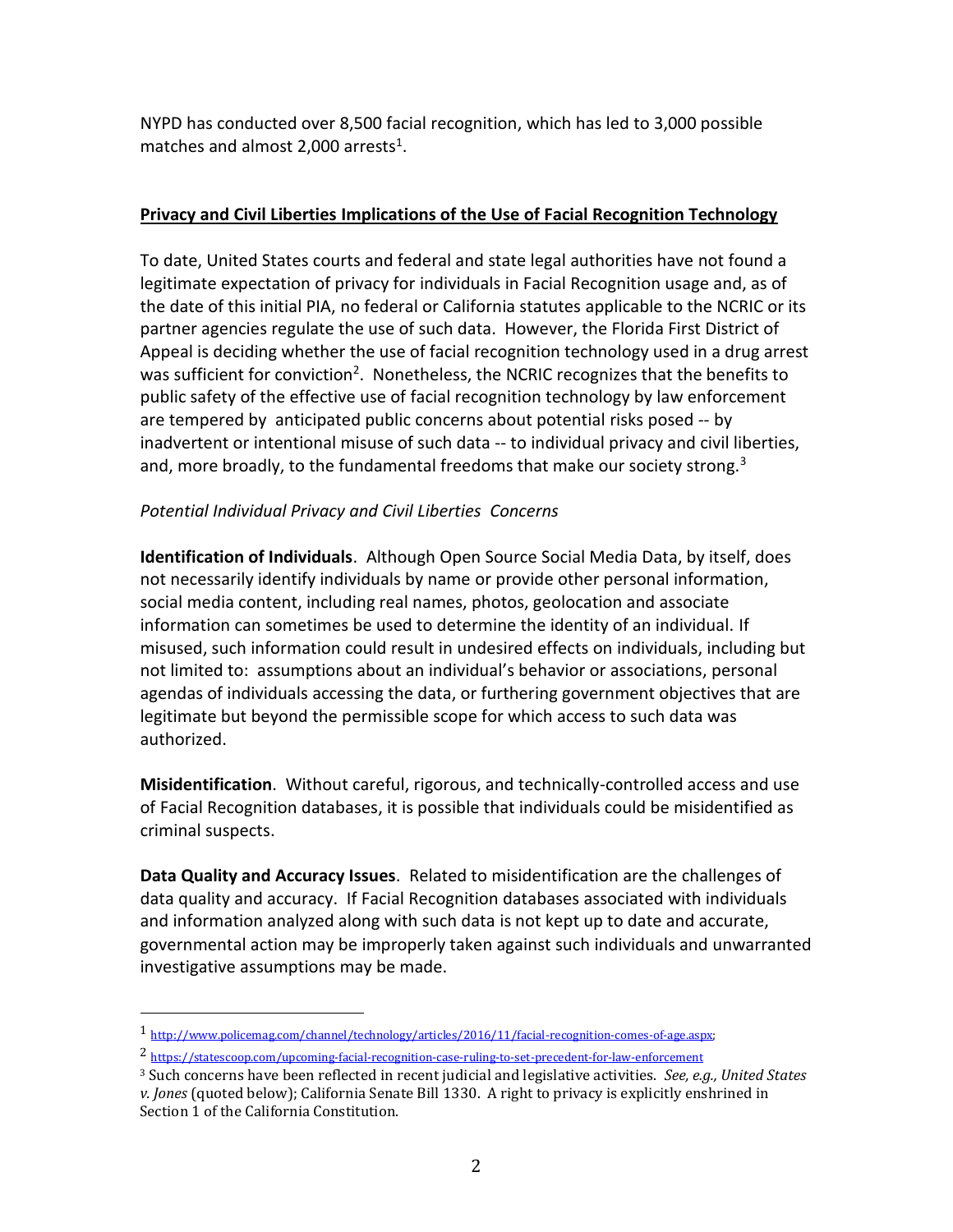#### *Potential Societal Harms*

Perhaps of even greater long-term concern than the risks to individual privacy and civil liberties discussed above, which are inherent in any governmental access, use, and storage of information about individuals, are the emerging risks to our societal values themselves. The American Civil Liberties Union has warned, for example, that as Open Source Social Media Data becomes accessible to law enforcement, there is a risk to society that the tools open the door for abuses of power and it has been observed "the way to solve crimes is to go after people who are suspected of specific criminal acts, not spying on the general public" <sup>4</sup> and in the 2014 United States Supreme Court heard case *Elonis v. US*, Justice Elena Kagan expressed concern about the potential chilling of legitimate free speech.<sup>5</sup> These same concerns can be applied to Facial Recognition Data and its usage.

## *Protecting Privacy and Civil Liberties*

 $\overline{\phantom{a}}$ 

The NCRIC Facial Recognition Policy, applied to the privacy and civil liberties concerns articulated herein, will provide increased protection for data currency and accuracy, thereby helping to mitigate risks of misidentification, misuse of non-relevant information, and poor data quality. Concepts of proportionality, authorized use, accountability, and other policy and technical controls, will be incorporated, to deter, detect, and control against misuse of Facial Recognition Data reasonably likely to implicate these types of societal concerns.

### **Privacy and Civil Liberties Protections for NCRIC Facial Recognition Data**

Although extensive privacy policies already are in place, the NCRIC recognizes that Facial Recognition Data has unique attributes that must be addressed through additional measures.

From its inception, the NCRIC has taken the issue of privacy and civil liberties seriously. To that end, the NCRIC follows the Information Privacy Policy adopted by the California State Threat Assessment System (STAS Privacy Policy), which includes one State Fusion Center, four Regional Threat Assessment Centers and one Major Urban Area Fusion Center. The STAS Privacy Policy was developed primarily to address the use and handling of criminal intelligence and related information as governed by 28 C.F.R. Part

<sup>4</sup> [http://www.lowellsun.com/todaysheadlines/ci\\_27581830/aclu-questions-possible-purchase](http://www.lowellsun.com/todaysheadlines/ci_27581830/aclu-questions-possible-purchase-online-monitoring-service-by#ixzz3TH0JtEI0)[online-monitoring-service-by#ixzz3TH0JtEI0](http://www.lowellsun.com/todaysheadlines/ci_27581830/aclu-questions-possible-purchase-online-monitoring-service-by#ixzz3TH0JtEI0)."

<sup>5</sup> http://www.csmonitor.com/USA/Justice/2014/1201/Are-Facebook-rantsthreats-or-free-speech-Supreme-Court-takes-up-case.-video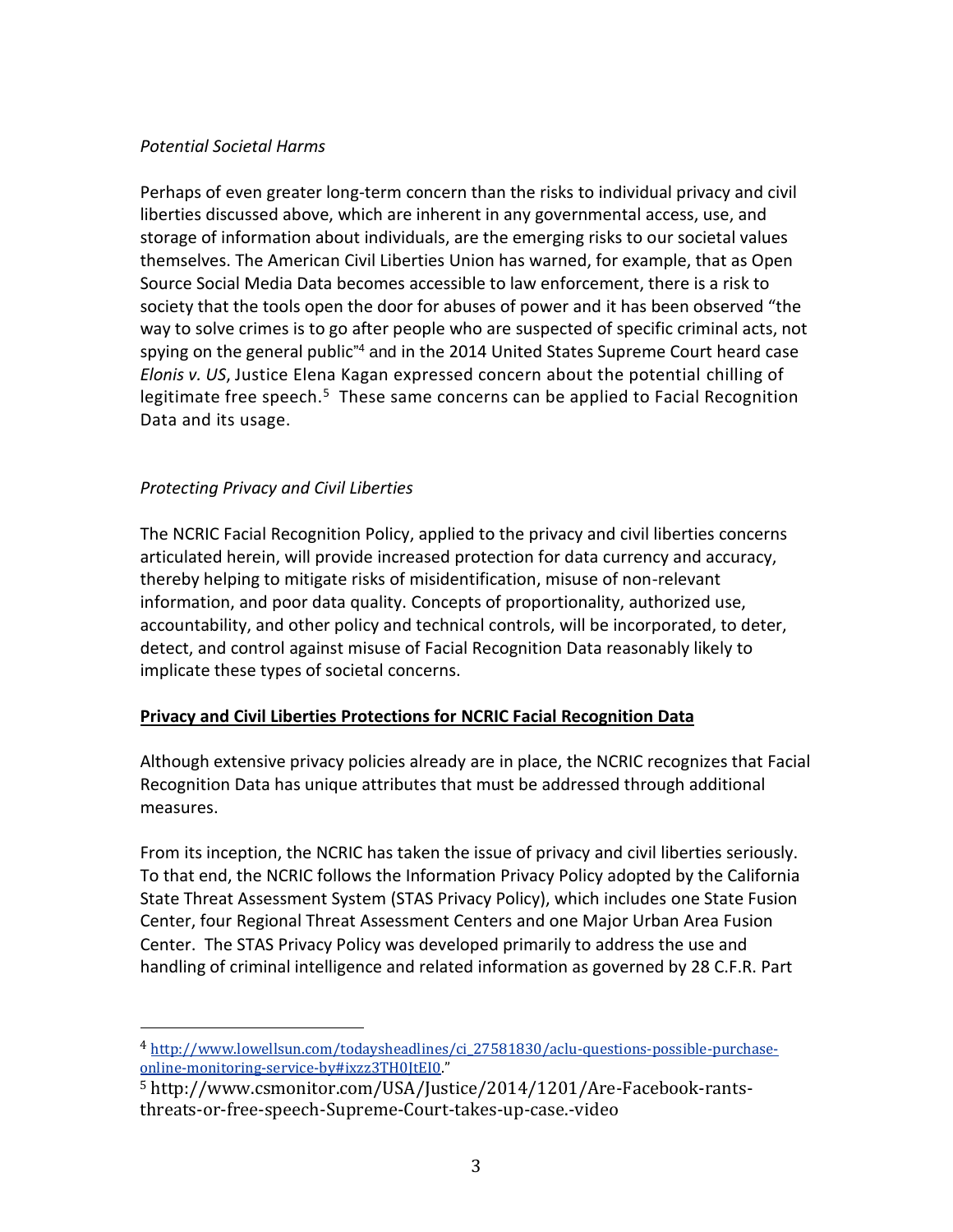23, the California Attorney General's Model Standards and Procedures for Maintaining Criminal Intelligence Files, and other applicable legal authorities.

To the extent individual elements of the STAS Privacy Policy are applicable to Facial Recognition Data, the NCRIC will adapt these elements to its handling of such data.

The NCRIC recognizes, however, that the use of Facial Recognition Data may, in some cases, present privacy and civil liberties challenges and protective requirements different from those addressed in the STAS Privacy Policy and, as appropriate, the NCRIC will develop and implement additional protections. In addition, the NCRIC will adapt, to the extent reasonably feasible, the Fair Information Principles described in the STAS Privacy Policy to the handling of Facial recognition Data. These principles include:

- 1. Collection Limitation;
- 2. Data Quality;
- 3. Purpose Specification;
- 4. Use Limitation;
- 5. Security Safeguards;
- 6. Openness;
- 7. Individual Participation; and
- 8. Accountability

## *Compliance with Applicable Law*

As a threshold matter, and as mandated by the STAS Privacy Policy, the NCRIC, and all assigned or detailed personnel, including personnel providing information technology services, private contractors, and other authorized participants in the NCRIC or any other STAS Component, shall comply with all applicable laws protecting privacy, civil rights, and civil liberties.

### *Use for Authorized Law Enforcement and Public Safety Purposes Only*

Facial Recognition Data will be used only for authorized law enforcement and public safety purposes. NCRIC approved users are authorized to access Facial Recongition Data to include but not limited to:

-Locate individuals subject to arrest or otherwise lawfully sought by law enforcement; -Locate missing or wanted persons sought by law enforcement;

-Locate witnesses of a criminal investigation;

-Locate missing or stolen goods

-Support local, state, federal, and tribal public safety department in the identification of targets of ongoing criminal investigations;

- Provide information to organizers and public safety officials during public events to ensure the safety of the public; and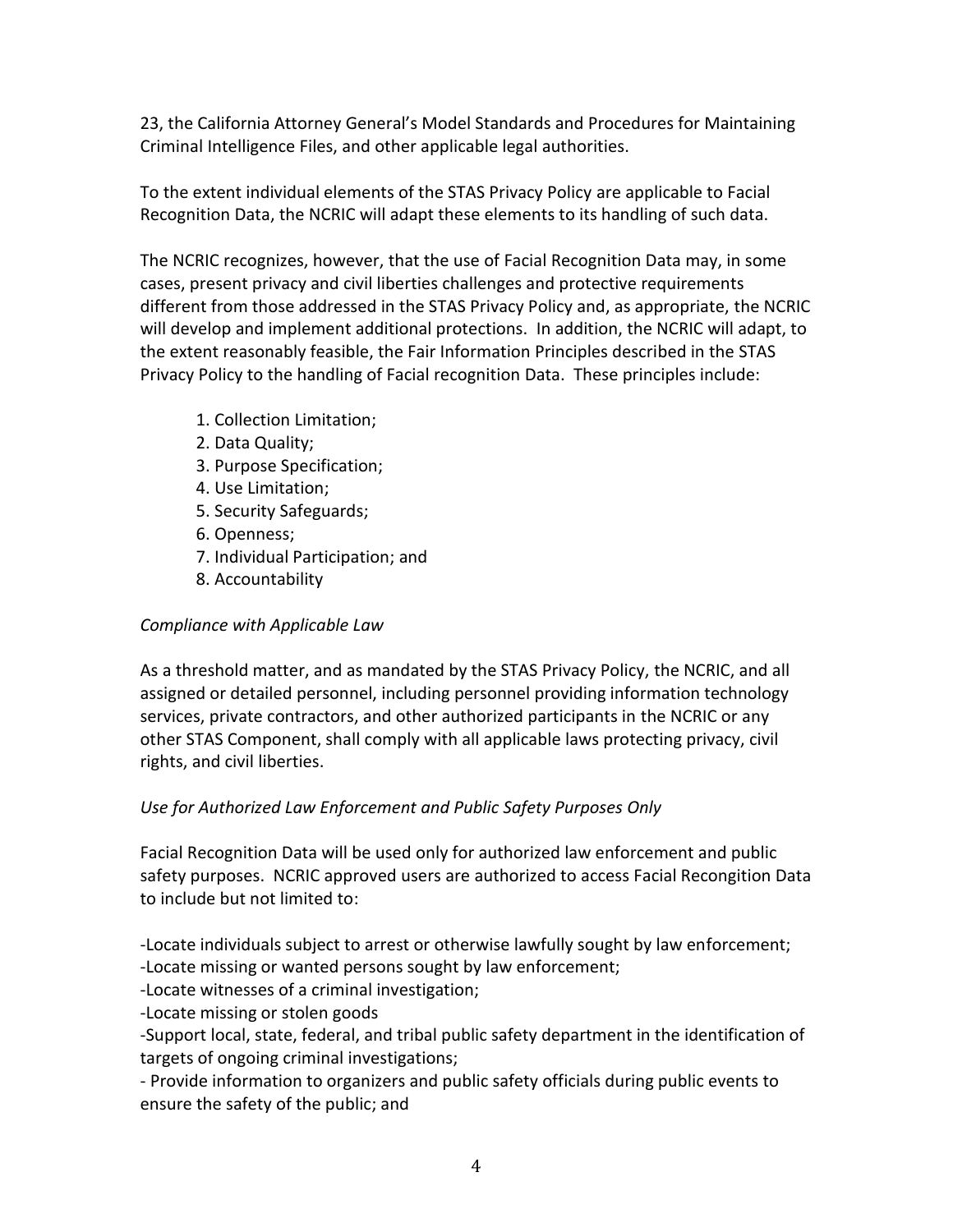### -Protect critical infrastructure sites.

#### *Collection of Facial Recognition Data*

NCRIC does not receive Facial Recognition Data from any partner entity, but it utilizes Facial Recognition search tools to collect data, but may not be used for the sole purpose of monitoring individual activities protected by the First Amendment to the United States Constitution.

### *Dissemination, Secondary Uses, and Commercial/Private Entity Data Sharing*

NCRIC Facial Recognition Data will be disseminated only to authorized law enforcement or public safety officials with proper authority, and for authorized purposes. Information sharing, access control, and use control technology will be utilized to enforce and audit these requirements.

Facial Recognition Data may be shared with owners or operators of critical infrastructure locations in circumstances where reasonable evidence suggests the location is the target of a terrorist attack or other criminal activity.

Except as noted above with regard to critical infrastructure, the NCRIC will not share Facial Recognition Data with commercial or other private entities or individuals.

### *Safeguarding and Protecting Facial Recognition Data*

The NCRIC will take all reasonable physical, technological, administrative, procedural, and personnel measures to protect the confidentiality and integrity of Facial Recognition Data, whether in storage or in transit.

#### *Data Vetting and Decision Making*

The NCRIC Facial Recognition Policy will establish policies and guidelines requiring human evaluation and verification in determining the relevance of Facial Recognition Data to an active investigation or other authorized law enforcement or public safety effort. To the greatest extent feasible, Facial Recognition Data utilized in investigations will be corroborated by other information prior to using such data as the basis for subsequent law enforcement action.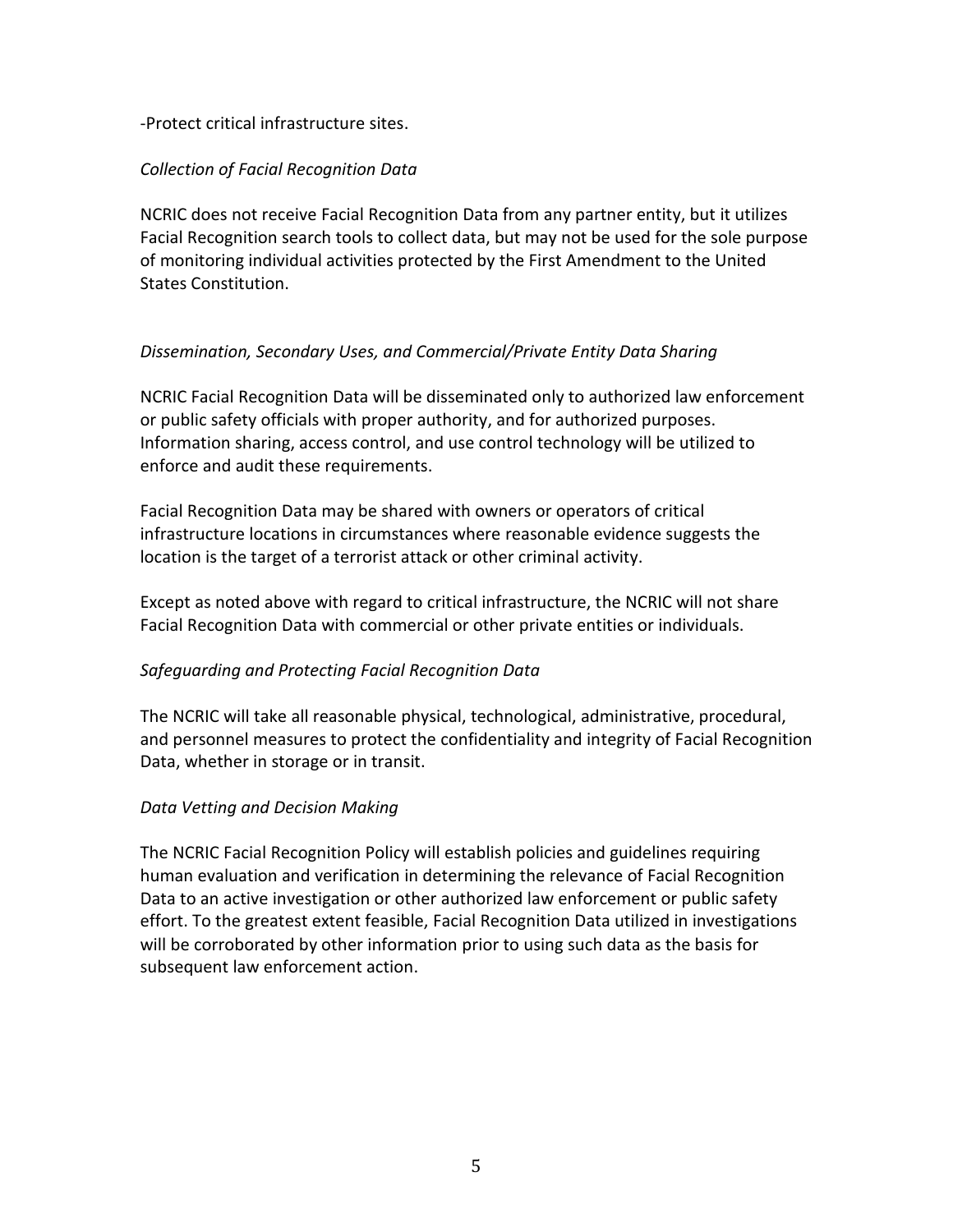#### *Data Retention and Destruction*

The NCRIC will incorporate reasonably feasible procedural and technological measures to enforce data retention and destruction requirements for the data electronically collected by the NCRIC. During this period of analysis, the NCRIC will adopt a default, system-wide, one-year retention standard under which Facial Recognition Data will be purged, which is consistent with the California Attorney General Guidelines for data retention. Under these standards, if such data does not meet established retention requirements based on relevance to an ongoing criminal investigation (for which other retention standards may apply), it will be removed entirely from NCRIC databases.

Utilizing data gathered over the next year to evaluate the use and efficacy of Facial Recognition Data, and based on consultations with privacy and civil liberties experts, the NCRIC will continue to develop and refine specific Facial Recognition Data retention and destruction policies, with additional restrictions applied based upon the intended authorized use. For example, further restrictions on temporal, geospatial, relational, and other factors may be implemented.

Utilizing guidance from the California State Legislature, the passage of AB1442 (Social Media Privacy) calls for the school districts who utilize social media monitoring tools to "(3) (A) Destroy information gathered from social media and maintained in its records within one year after a pupil turns 18 years of age or within one year after the pupil is no longer enrolled in the school district, county office of education, or charter school, whichever occurs first."<sup>6</sup> The NCRIC will adhere to these same guidelines as it pertains to Facial Recognition Data.

## *Training Obligations of NCRIC Personnel*

All personnel with access to NCRIC Facial Recognition Data will be provided with appropriate training, including privacy and security training.

### *Auditing and Accountability*

All NCRIC personnel with access to Facial Recognition Data will be responsible for strict compliance with the NCRIC Facial Recognition Policy, and all other applicable legal, regulatory, and policy requirements. The NCRIC will employ auditing technologies to enable tracking of, and accountability for, individual NCRIC participant actions to access, use, disseminate, retain, and/or destroy Facial Recognition Data. Violations of applicable requirements will result in appropriate disciplinary action, including, if appropriate,

 $\overline{\phantom{a}}$ 6

http://leginfo.legislature.ca.gov/faces/billNavClient.xhtml?bill\_id=201320140AB14 42